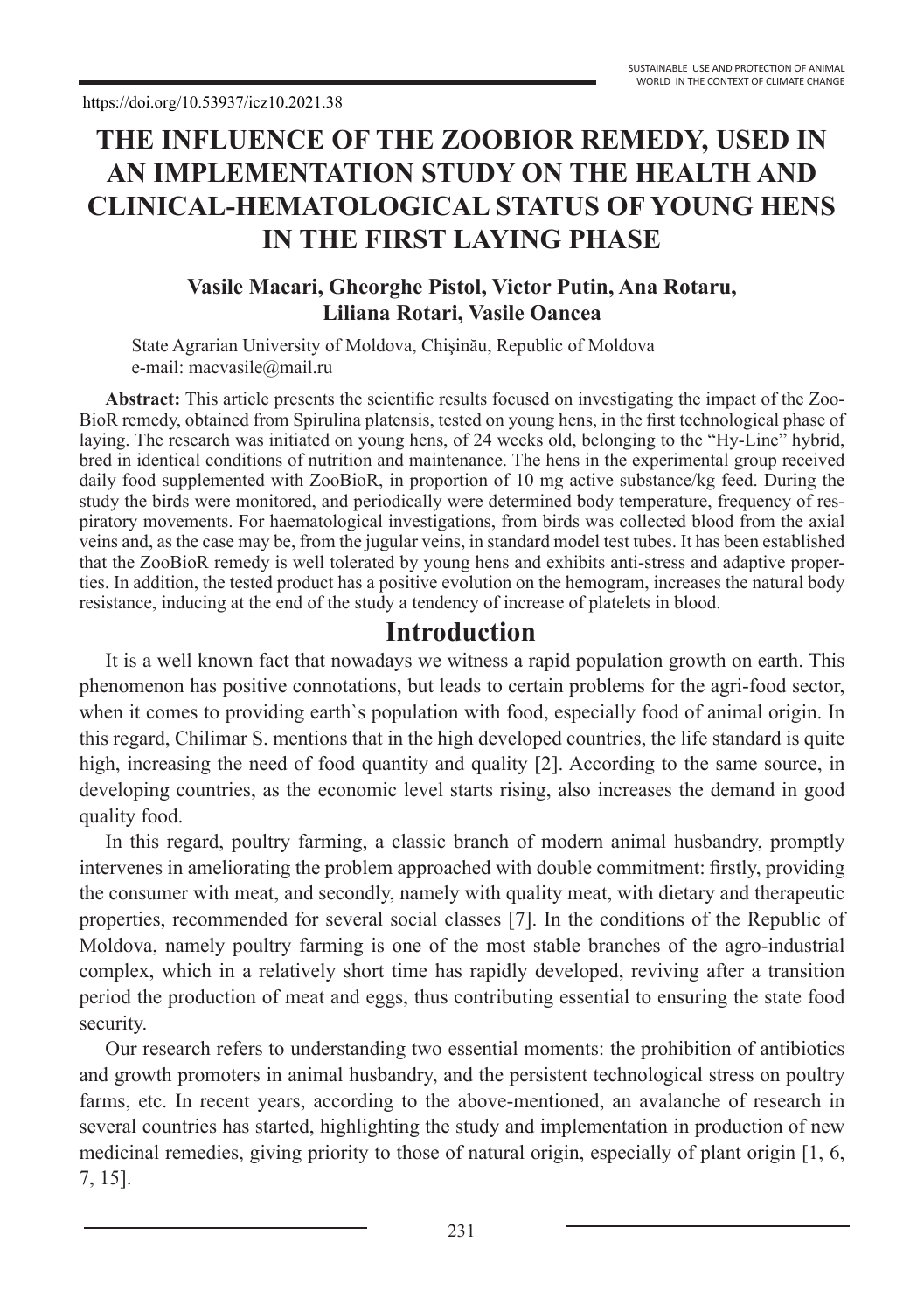The paper provides data on the effects of the local remedy ZooBioR, used in an implementation study, on the health and clinical-hematological status of young laying hens, in the first technological phase of laying.

### **Materials and methods**

The research was carried out in physiological conditions of a poultry factory part of SRL - "Technological Acoustics", from Floreni village, Republic of Moldova. The tested remedy was studied on 112 hens, belonging to the Hy-Line hybrid, divided into 2 groups of 56 heads each. The birds were analogous in terms of age, physiological condition, origin, body weight, being housed in the same shelter, with identical environmental conditions and veterinary care.

At the same time, the research objective was focused, both on the new product - ZooBioR, and on the influence of this remedy on young hens, bred for egg consumption. The tested remedy is of natural origin, containing biologically active compounds derived from Spirulina platensis, including amino acids, immunoactives ones as well, polysaccharides, phospholipids and the trace elements such as zinc and selenium.

This remedy was administered to birds in a ratio of 10 mg active substance/kg feed as the optimal dose, which was previously established, during the process of studying four different doses of ZooBioR [6, 8]. The principle of organizing this study is given in table 1.

| <b>Specification</b> | No of<br>hens | Administra-<br>tion route | Dose, mg active sub-<br>stance/kg feed | <b>Administration</b><br>regimen |
|----------------------|---------------|---------------------------|----------------------------------------|----------------------------------|
| Control              | 56            |                           | $\overline{\phantom{0}}$               |                                  |
| Experimen-<br>tal 1  | 56            | per os<br>with food       | 10,0                                   | daily                            |

**Table 1. Scheme of ZooBioR administration to laying hens, 20 mg/ml**

In order to assess the health state, at the beginning of the experiment, and later on its interval, the birds were examined, and in 5 hens from each group, have been determined the body temperature and respiratory movements in one minute. To evaluate the impact of the tested product on the hematological status, blood samples were taken in three stages: at the beginning of the experiment, until the administration of the ZooBioR remedy, from 5 random hens; during the study, from 5 birds, each group - about 1 month from the beginning of the study, as well as later, at the end of this experiment, in standard test tubes. The blood samples taken from hens were read using a hematological analyzer: Mindrai BC 5150. The statistical calculation of clinical and hematological indices was made using the parametric criterion t-Student with an error less than 0.05 ( $P \le 0.05$ ).

#### **Results and discussion**

Based on the examination of birds over a period of 242 days, it has been established that the tested remedy did not cause adverse reactions in the gastrointestinal tract or in the whole body of hens. In addition, according to the research data, the tested product has anti-stress and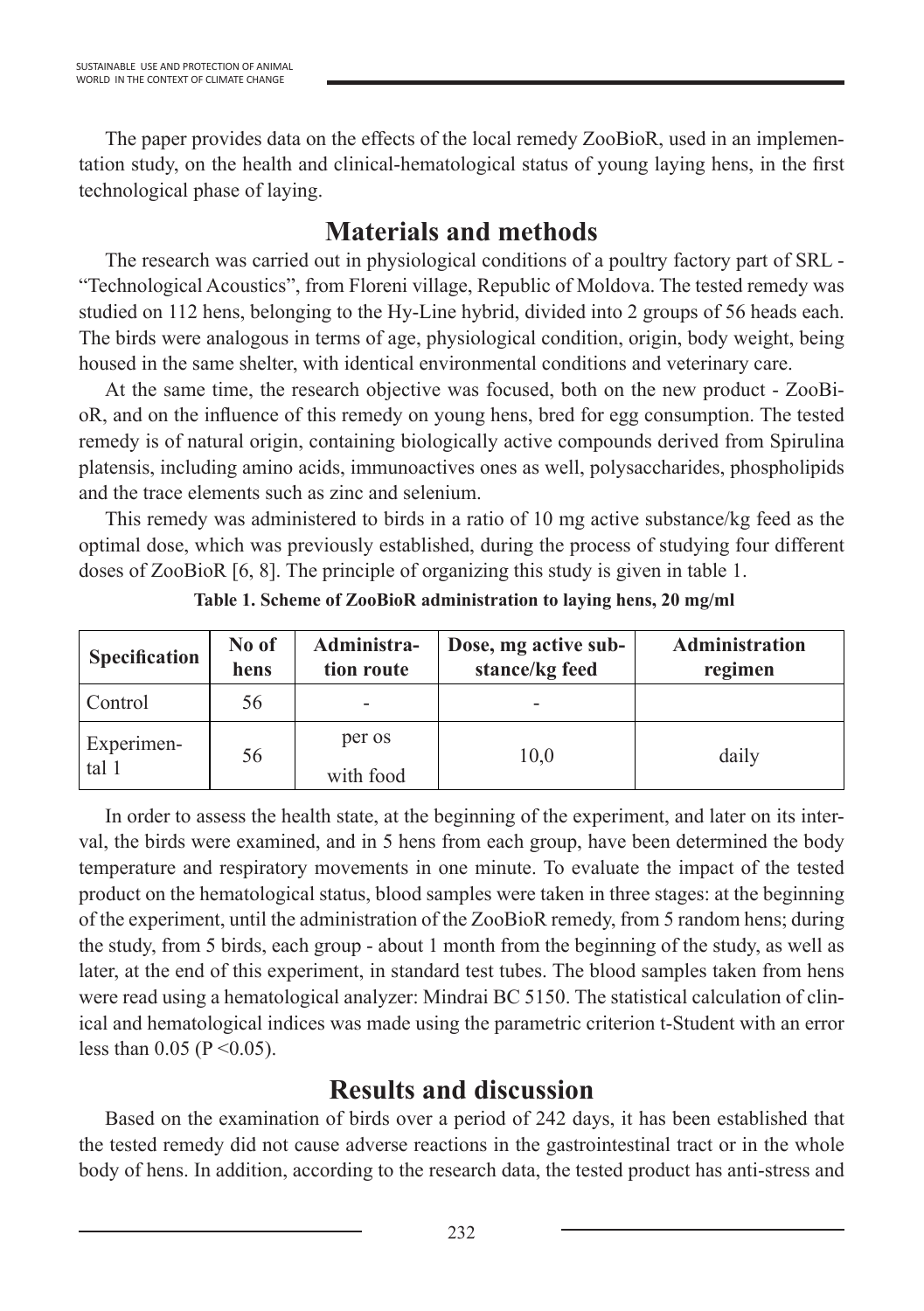adaptive properties in young laying hens, reflected in body temperature, which is lower by 0.22-0.48°C compared to the values of the control group. We also specify that the values of the respiration rate have the same tendency in their dynamics (with 3.6-9.6 movements/min), similar to body temperature, respectively lacking essential changes compared to the values of the control group. These data reflect the harmlessness of ZooBioR , as well as the homogeneity of the birds taken in the study. Similar results have been obtained in the case of testing this remedy on several batches of young laying hens [6], as well as in the case of testing other remedies on animals [12].

The study reveals the strong impact of the tested remedy on the evolution of hematological parameters in young chickens. The dynamics of these indicators is shown in Table 2.

|                                                      | <b>Beginning</b> | <b>Groups of animals</b>                |                                         |  |
|------------------------------------------------------|------------------|-----------------------------------------|-----------------------------------------|--|
| <b>Meaning</b>                                       |                  | CG                                      | EL                                      |  |
| RBC, 10 <sup>12</sup> /l<br>1 sampling<br>2 sampling | $3,16\pm0,09$    | $2,92\pm0,19$<br>$2,28\pm0,15$          | $3,01\pm0,10$<br>$2,41\pm0,06$          |  |
| HgB, g/l<br>1 sampling<br>2 sampling                 | $114,40\pm1,75$  | $118,4\pm0.98$<br>145,8±2,46***         | $115,6 \pm 1,20$<br>$138,0+2,03***$     |  |
| $HCT, \%$<br>1 sampling<br>2 sampling                | $45,04\pm0,72$   | $39,40\pm1,91*$<br>$34,24\pm1,57$       | $42,88\pm1,10$<br>$36,18 \pm 1,76*$     |  |
| MCV, fl<br>1 sampling<br>2 sampling                  | 139,20±2,69      | $137,84\pm1,01$<br>$150,68\pm6,13$      | $143,02\pm2,80$<br>$141,12\pm2,00$      |  |
| MCH, pg<br>1 sampling<br>2 sampling                  | $35,70\pm0.69$   | $35,52\pm0,63$<br>$45,66\pm2,60**$      | $37,26 \pm 0.69$<br>$43,32 \pm 1,21$ ** |  |
| MCHC, g/l<br>1 sampling<br>2 sampling                | $256,00\pm1,56$  | $285,12\pm 13,82$<br>$409,60 \pm 11,63$ | $271,2\pm8,39$<br>$404,0+9,62$          |  |

**Table 2. Evolution of hematological parameters in laying hens, in the first technological period**  of laying under the influence of ZOOBIOR product  $(M \pm m)$ 

Note: \* p<0,05; \*\*p<0,01; p<0,001

The data in table 2 reveal that the parameters of the erythrocyte profile in birds from both groups fall within the physiological intervals, recorded by most bibliographic references. In addition, the number of erythrocytes in blood (RBC) in birds, at the beginning of the study was on average  $3.16 \pm 0.09 \times 1012/l$ , a value which at the first sampling shows a decreasing tendency, the decrease being in the control group (CG) of 7.6% compared to the base values. At the end of the study, the RBC index shows a clear decreasing tendency, which in the birds from the CG is 21.9% compared to the previous research ( $p<0.05$ ). The same decreasing tendency of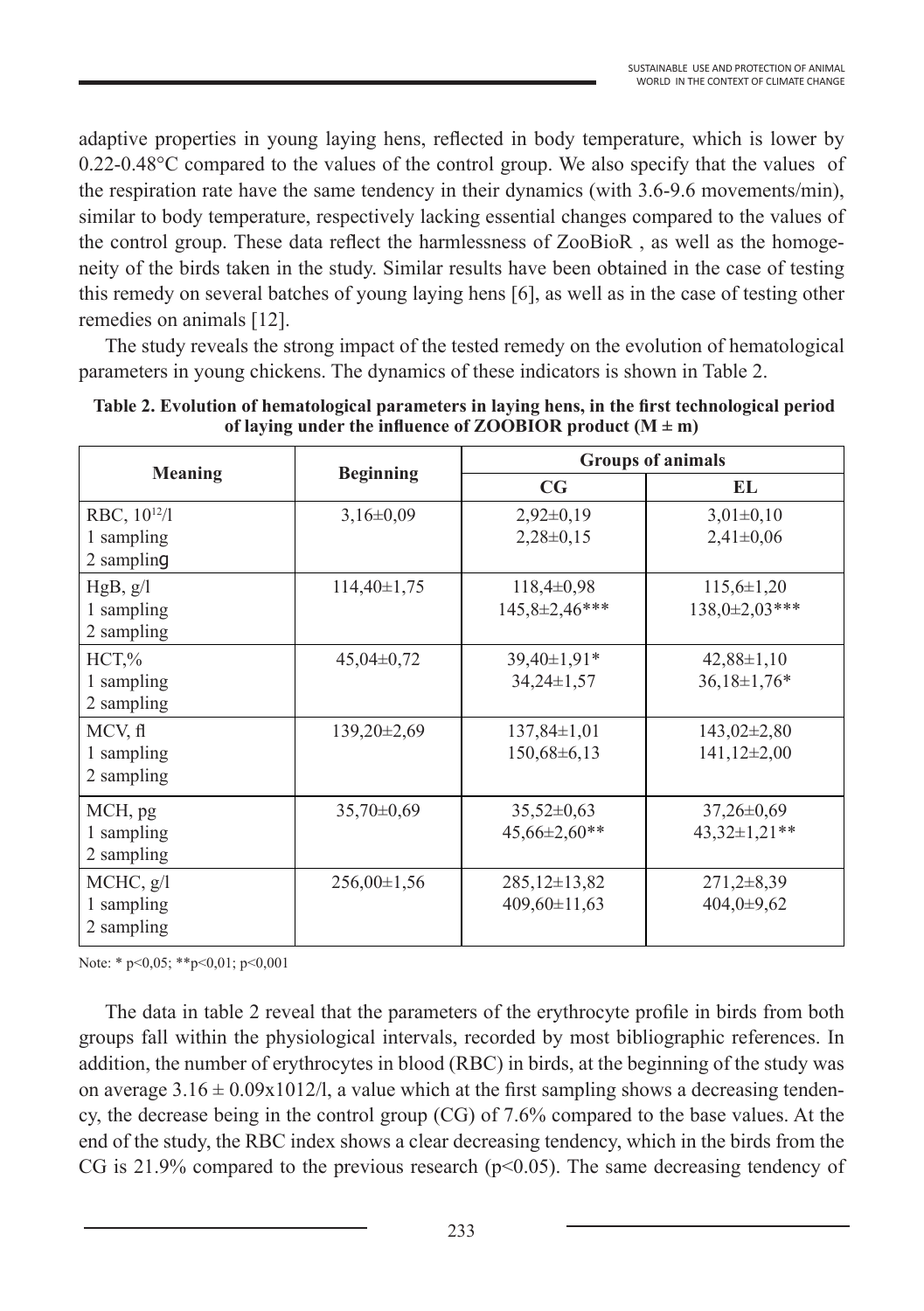erythrocytes values persists in birds in EL, but at the end of the study it is 5.7% higher than in CG. The value of hemoglobin in the blood of birds from both groups has a positive dynamics during the study, a phenomenon highlighted at the end of the research, when this index in the CG reached the highest level of  $145.8 \pm 2.46$  g/l, the difference being significant compared to the 1st research ( $p \le 0.001$ ). According to the data of the statistical analysis the hemoglobin values increased by 19.4% in EL, compared to the 1st research ( $p<0.001$ ). At the last stage of the research, the hematological index investigated at EL was 5.4% lower than the reference values.

According to the data in Table 2, it has been established that the mean erythrocyte volume (MCV) in hens, in the first months of laying, in birds from both groups has practically not changed, while at the end of the study, there is a clear tendency of increase in the CG, of 9.3%. In addition, at this last experimental stage, the value of the investigated parameter in EG proved to be lower by 6.3% compared to CG, a positive tendency, reported as well by other authors who administered other biologically active remedies to birds [4].

Some authors reported a low level of MCV in the blood of rabbits, a universal biological model, raised in a relatively clean region, compared to the results obtained in an intensely polluted area [13].

The value of mean erythrocyte hemoglobin (MCH) in CG hens towards the first research term practically did not change, while in birds in EG, on the contrary, it showed a weak growth tendency of 4.4% compared to the background values, and respectively of 4.9% compared to CG values. At the end of the study we can highlight the fact that MCH has a clear tendency of increase in birds, both from CG and EL, the dynamics being in both cases significant  $(p<0.01)$ . However, at this last stage of the research the average value of MCH in birds in EL is 5.1% lower compared to the reference values.

The obtained results show that the mean value of MCHC (mean amount of erythrocyte hemoglobin) in birds to the first stage of research has a tendency of 11.4% in CG birds and of 5.9% in EG birds, respectively, compared to the reference values. At the end of the study (the 2nd research) the investigated parameter in birds from both groups has a clear upward tendency, of 1.4 times in the CG, and of 1.5 times in the EG, compared to previous values, reported at the 1st research. In addition, the parameter investigated, at the end of study in the EG, is 1.4% lower than the CG values.

This fact can be considered positive, because it argues for the correctness of the study, as well as the harmlessness of the remedy tested on hens at the molecular level. In addition, similar tendencies of MCHC decrease in ground-raised broilers, treated with BioR and Catosal remedies, towards the end of the technological process have been found by other authors [11]. The values of the hematological parameters correspond to the values indicated in the literature [5]. When investigating the birds involved in this experiment, a set of data has been obtained with reference to the values of leukocytes and leukocyte components, which are shown in tab. 3.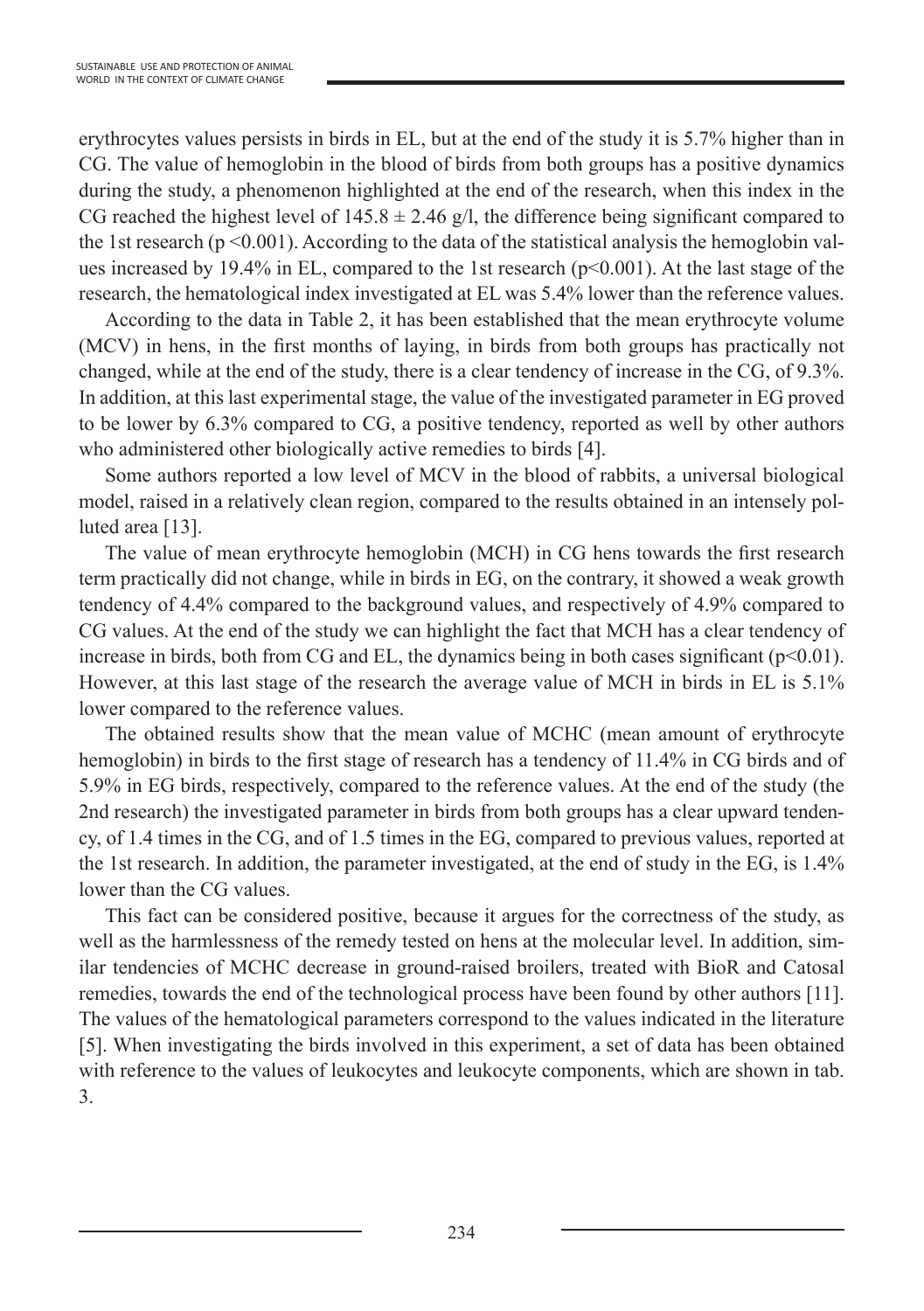| Table 3. Dynamics of leukocytes and basic components of the leukocyte formula in young laying |
|-----------------------------------------------------------------------------------------------|
| hens treated with the product $\text{ZooBioR} \left( M \pm m \right)$                         |

|                                 | <b>Beginning</b> | <b>Group of animals</b> |                  |  |
|---------------------------------|------------------|-------------------------|------------------|--|
| <b>Meaning</b>                  |                  | CG                      | <b>EG</b>        |  |
| WBC, 10 <sup>9</sup> /l         | $12,6 \pm 1,05$  |                         |                  |  |
| 1 sampling                      |                  | $12,00\pm0,38$          | $11,90\pm0,68$   |  |
| 2 sampling                      |                  | 12,06±0,95              | $14,12 \pm 1,64$ |  |
| Lymphocytes, %                  | $36,4\pm2,23$    |                         |                  |  |
| 1 sampling                      |                  | 53,00±2,35***           | $47,80 \pm 5,07$ |  |
| 2 sampling                      |                  | $32,8 \pm 3,73**$       | $50,6 \pm 7,72$  |  |
| Granulocytes,%                  | $49,8 \pm 2,56$  |                         |                  |  |
| 1 sampling                      |                  | $34,60\pm3,63**$        | $43,60\pm4,93$   |  |
| 2 sampling                      |                  | 55,4±3,72**             | 39,0±7,36        |  |
| Monocytes,%                     | $10,8 \pm 2,46$  |                         |                  |  |
| 1 sampling                      |                  | $12,20 \pm 1,08$        | $8,00\pm0,79*$   |  |
| 2 sampling                      |                  | $10,4\pm0,84$           | $9,4\pm 2,31$    |  |
| Eosinophils, %                  | $0,80\pm0,10$    |                         |                  |  |
| 1 sampling                      |                  | $0,20\pm0,21$           | $0,60\pm0,17$    |  |
| 2 sampling                      |                  | $1,40\pm0,27$           | $1,20\pm0,07$    |  |
| Trombocytes, 10 <sup>9</sup> /l | $43,6 \pm 7,73$  |                         |                  |  |
| 1 sampling                      |                  | $45,20\pm6,11$          | $37,40\pm3,83$   |  |
| 2 sampling                      |                  | $26,20\pm4,02*$         | $30,40\pm0.64$   |  |

Note: \* p < 0.05; \* \* p < 0.01; p < 0.001

According to data from table 3, the number of leukocytes in blood at the first stage of research shows a weak decreasing tendency, both in CG of 4.8% and in EG respectively of 5.6% compared to the background values, reported at the beginning of the research. Towards the end of the experiment, ZooBioR remedy induced an increase in WBC in blood compared to the CG values, an increase of 17.1%, but without statistical significance. Similar results have been reported by other authors who have administered another biologically active product to adult quails [9].

Particular attention is paid to the investigation of lymphocytes in blood. The value of this parameter in the CG, at the first research, increased significantly compared to the background values, an increase by 1.5 times ( $p<0.001$ ). At the same time, there is a similar increase of lymphocytes in the EG (1.3 times), but the difference is not significant compared to the background values. At this first stage of research, the investigated parameter in birds from the EG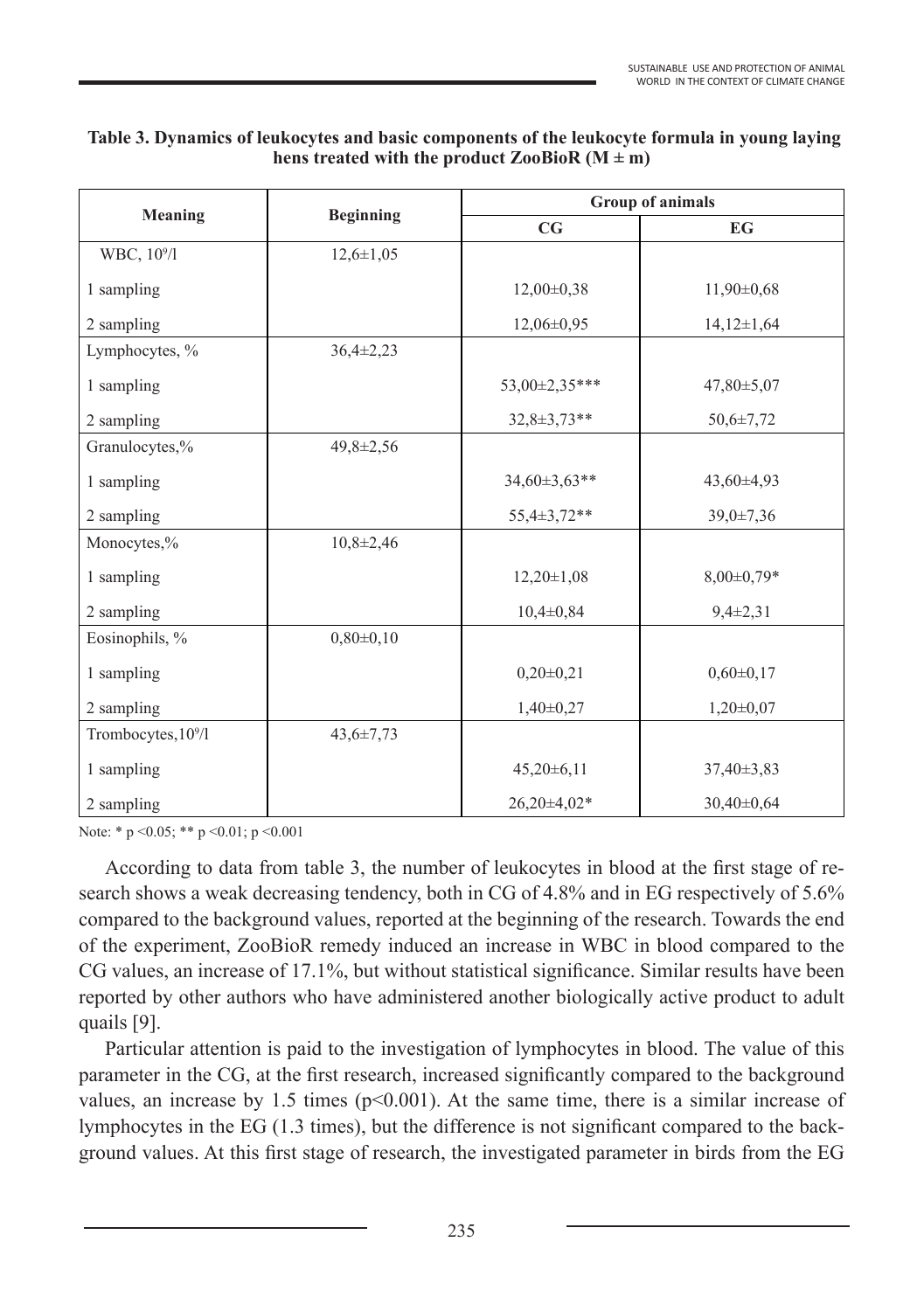is lower by 9.8% compared to the CG value. Towards the end of the study, the relative number of lymphocytes in the CG shows a clear tendency of decrease by 1.6 times, compared to the previous values ( $p<0.01$ ). In addition, it has been attested a weak growth tendency at EG, by 5.9% compared to the previous values. At this stage of research, there is a significant increase of blood lymphocytes in hens in EG, which is 1.5 times higher than in CG, the difference being significant.

The value of granulocytes in blood at the beginning of the study is an average of 49.8  $\pm$ 2.56%, a parameter that considerably decreases by the first research, especially at CG by 1.4 times ( $p<0.01$ ). At the EG this parameter's value is with 26.0% higher than at the control group, a positive dynamics, as result of using the tested remedy. It reveals the positive dynamics of the population of heterophils/lymphocytes (fewer lymphocytes, and more heterophiles) in birds. This ratio shows an average value of 0.65 in hens in CG, while in EG this parameter is 0.91 units, being 1.4 times higher compared to the CG. Similar results have been reported in other scientific papers as well [4, 10]. The value of granulocytes in birds from CG towards the end of the study has a clear tendency of an increase by 1.6 times ( $p \le 0.01$ ), repeating the late shift of this previous parameter in EL. At this stage, granulocytes value in EL, on the other hand, have a decreasing tendency of 11.8%. At the same time, the investigated parameter in EG is 29.6% lower than the CG values.

Another studied parameter, blood monocytes, shows an increase tendency in the CG of 13.0% compared to background values, while in EG, on the contrary, there is a decrease of this parameter, of 25.9% compared to background values. At the first stage of research, the value of monocytes in EG is considerably lower than in CG (with  $34.4\%$ , p<0.05). At the last term of research, the investigated parameter shows a decreasing tendency (-14.8%, in CG), while in EG an increase tendency of 17.5% compared to the previous values. In addition, monocytes in EG are with 9.4% lower than in CG, a dynamics that can be considered positive. It can be explained by the fact that recent scientific data mention that the decrease of monocytes in the peripheral blood may be a consequence of their migration into tissues, and their transformation and maturation into macrophages [14]. Similar results regarding the decrease of monocytes in blood when administering other bioactive remedies to broilers are also revealed by other authors [3, 7].

The analysis of the relative number of eosinophils in blood reveals a similar dynamics, without highlighting some essential divergences in the groups of birds studied.

Table 3 shows that blood platelets value in young hens at the beginning of the research was an average of  $43.6\pm7.73 \times 109/1$ , a parameter that, in the 1st research in CG, increased with 3.7% if compared with the background values. At the same time, in hens from EL, there is a tendency of decrease of the investigated parameter, of 14.2% compared to the background values. In addition, at this first stage, the platelet value in EG is lower than in CG, the decrease being of 17.3%. Dynamic monitoring of platelets shows that at the end of the study it had a decreasing tendency in CG, reaching the average value in the CG of  $26.20 \pm 4.02 \times 109/1$ , a decrease of 1.7 times ( $p \le 0.05$ ). This decreasing tendency persists in EG birds, but of only 1.2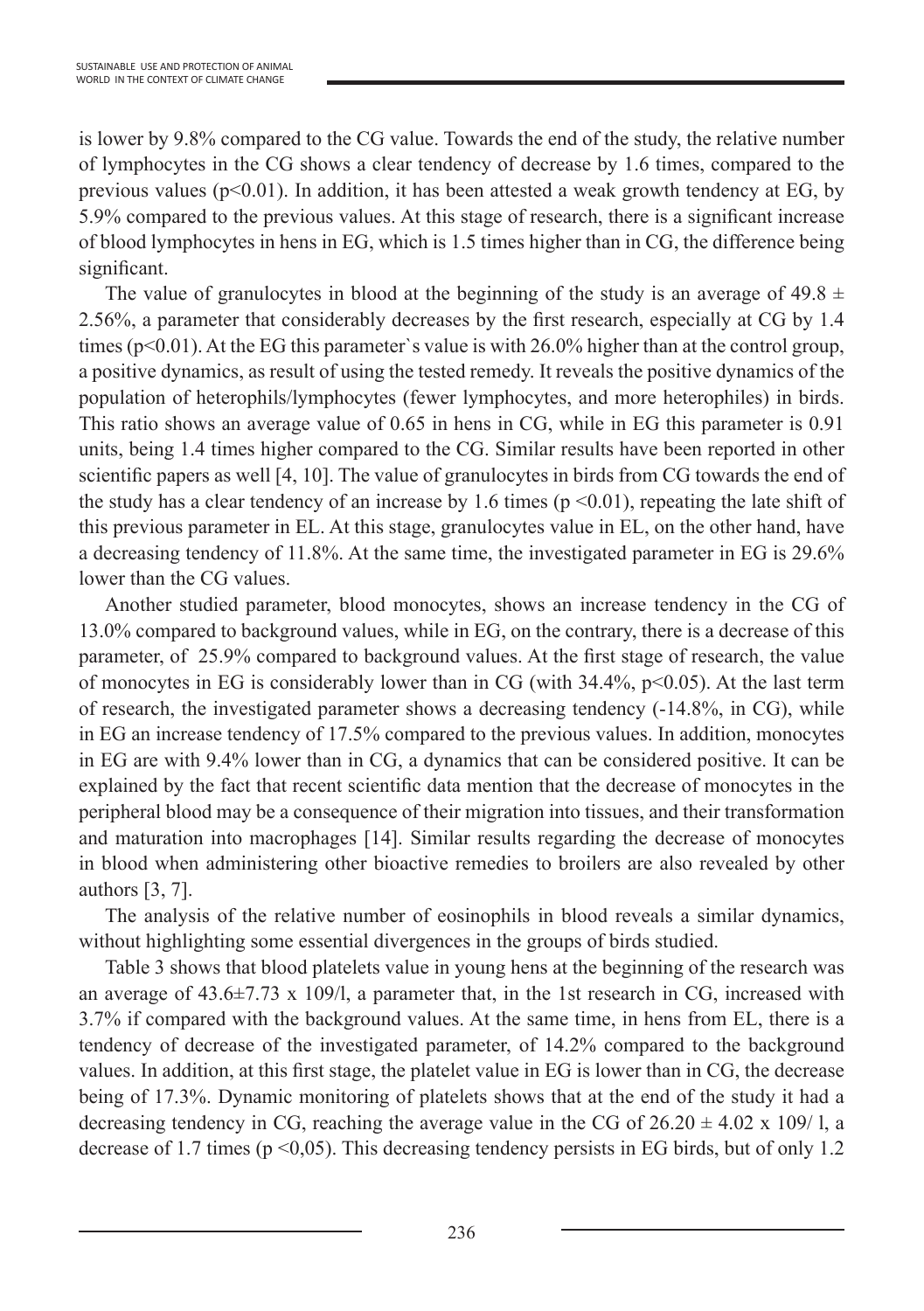times compared to previous values. Still, the investigated parameter in EG is higher than in CG, the increase being of 16.0%.

Our researches have established that supplementing food with ZooBioR product increases the productive potential of hens, a topic that will be addressed in a separate study.

## **Conclusions**

- 1. The research was carried out on young hens, in the first technological phase of laying eggs, raised on a poultry farm, in identical nutritional and maintenance conditions, and the ZooBioR product was well tolerated by birds and did not cause any adverse reactions.
- 2. In the experimental group, treated with ZooBioR, body temperature and respiratory movements decreased which proves the adaptive and anti-stress action of the tested product.
- 3. The haematological examination in laying hens highlights the positive dynamics of the haemogram, results that prove both the beneficial effect of ZooBioR, and its harmlessness at cellular level.
- 4. It has been established that the medication of hens with the remedy ZooBioR increases the natural body resistance both at general and local levels, inducing at the end of the study a tendency of blood platelets increase.
- 5. The product ZooBioR, a natural, autochthonus remedy determines hens` health improvement in the first technological phase of laying eggs, thus stimulating their productive potential.

#### **Bibliography**

- 1. Becze, A., Cepoi, L., Simedru, D., Rudi, L., Chiriac, T., Rudic, V. Study regarding the influence of the salinity stress on the antioxidant capacity of Arthrospira platensis. Agriculture, Science And Practice Journal. 2017, V.103 (3-4), p.12-16.
- 2. Chilimar S. Situatia și perspectivele sectorului zootehnic în Republica Moldova. În: Lucrări stiintifice ale UASM, Zootehnie și Biotehnologii, 2010, vol. 26, p. 25-33.
- 3. Ciulan V. ş.a. Efectul curativ al vitaminei E şi al Biselenitului de sodiu în hipovitaminoza E şi hiposelenoza puilor broiler. Lucrări ştiinţifice. USAMVBT. Timişoara. 2000, vol. XXXIII: Medicină veterinară, p. 355-358.
- 4. Curcă, D., Răduţă, A., Pantă, L., Unele observaţii privind efectele suplimentării hranei cu seleniu și respectiv L-carnitină la puicuțe, Lucrări științifice ale Universității Agrare de Stat din Moldova, Medicină Veterinară, 2014, vol. 40. p. 242-247.
- 5. Glomski C, A., Pica A. The Avian Erythrocyte:its Phylogenetic Odyssey, Jersey: Science Publishers, 2011, 640 p.
- 6. Macari V., Pistol GH., Putin V. Efectele produsului ZooBioR– remediu autohton utilizat în difrite doze – asupra sănătății și productivității găinilor ouătoare în prima fază de ouat. In: Știință, educație, cultură: materialele conf. șt.-practice intern., 12 feb. 2021, Universitatea de Stat din Comrat, 2021, vol. I, p. 187-191.
- 7. Macari V., Putin V., Rudic V., Macari A., Bălănescu S., Enciu V. Recomandări. Procedeu de ameliorare a sănătății și stimulare a productivității la puii de carne. Chișinău: UASM. "Print-Caro", 2014, 35 p.
- 8. Macari V., Rudic V., Gudumac V. etc. Effects of food supplemented with ZooBioR product in young chickens on the functional state of the liver. In: Lucrări științifice, USAMV "Ion Ionescu